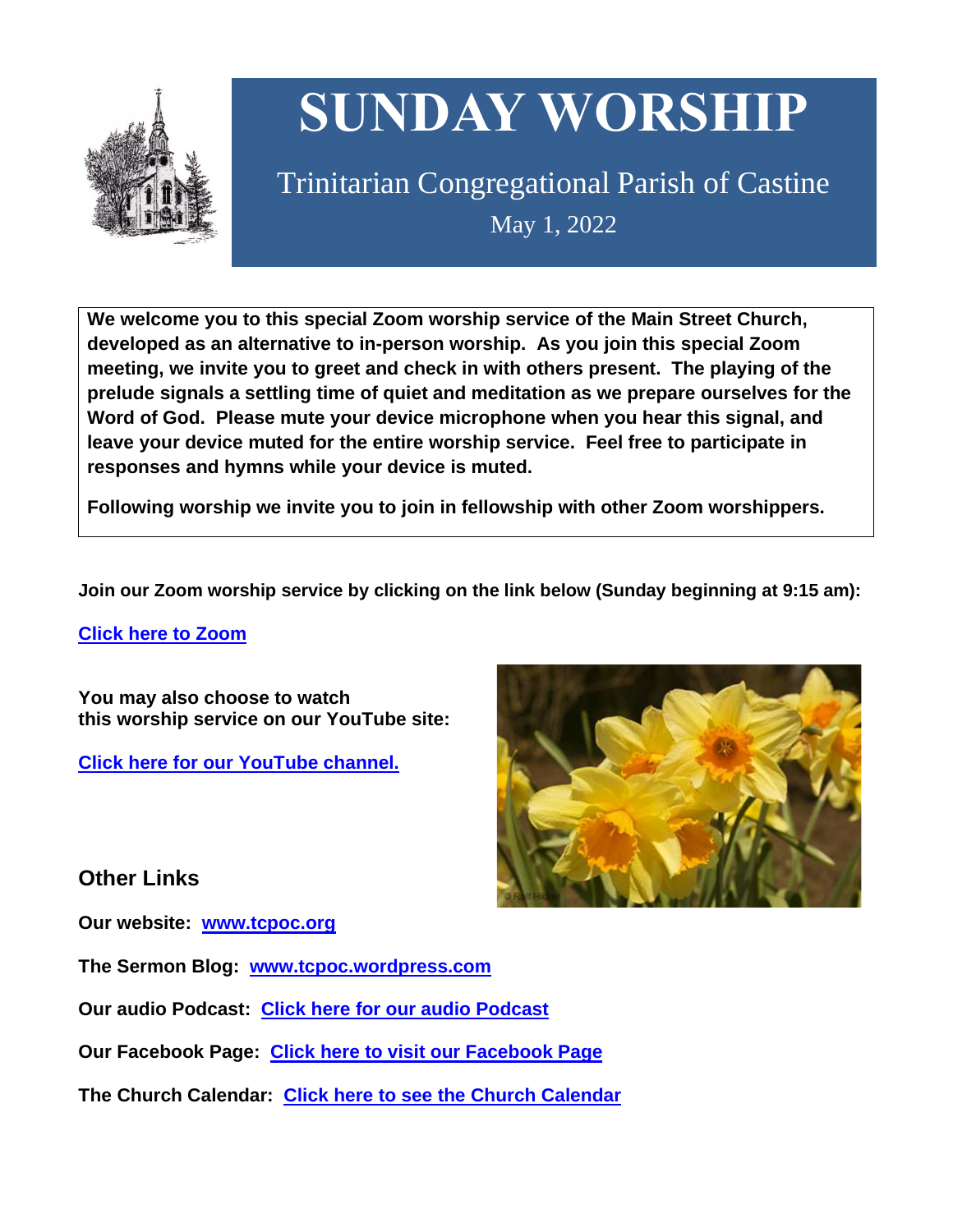#### **Order of Worship TRINITARIAN CONGREGATIONAL PARISH OF CASTINE UNITED CHURCH OF CHRIST Castine, Maine Easter III**

May 1, 2022 9:30 am and the set of the set of the set of the set of the set of the set of the set of the set of the set of the set of the set of the set of the set of the set of the set of the set of the set of the set of Pastor: Gary Hatter Musician: Suzanne Eaton Nusician: Suzanne Eaton Nusician: Suzanne Eaton Nusician: Suzanne Eaton Nusician: Suzanne Eaton Nusician: Suzanne Eaton Nusician: Suzanne Eaton Nusician: Suzanne Eaton Nusician: Suzanne Eaton Nusici Deacon: **Rick Hightower Contract Contract Contract Contract Contract Contract Contract Contract Contract Contract Contract Contract Contract Contract Contract Contract Contract Contract Contract Contract Contract Contrac** Lector: David Adams Zoom/YouTube Host: Amy Stewart Communication and Amy Stewart

Ministers: All Members

#### GATHERING AS A COMMUNITY OF FAITH

*We welcome you to worship in this special place, and hope that you feel free to greet your friends and neighbors as you arrive. Please let the playing of the organ prelude signal a settling time of quiet and meditation as we prepare ourselves for the Word of God.*

PRELUDE

### GREETINGS AND ANNOUNCEMENTS INTERLUDE

CALL TO WORSHIP **(Responsively)** O Lord our God, we praise you. **We cried to you for help and you answered us.** You have restored our lives;

**you have rescued us from the grave.**

\*OPENING HYMN

*What Wondrous Love Is This NC 223*

*What wondrous love is this, O my soul, O my soul! What wondrous love is this, O my soul! What wondrous love is this! that Christ should come in bliss to bear the heavy cross for my soul, for my soul, to bear the heavy cross for my soul!*

*To God and to the Lamb I will sing, I will sing, to God and to the Lamb, I will sing; To God and to the Lamb who is the great I Am, while millions join the theme, I will sing, I will sing; while millions join the theme, I will sing.*

*And when from death I'm free, I'll sing on, I'll sing on, and when from death I'm free, I'll sing on! And when from death I'm free, I'll sing and joyful be, and through eternity, I'll sing on, I'll sing on, and through eternity I'll sing on!*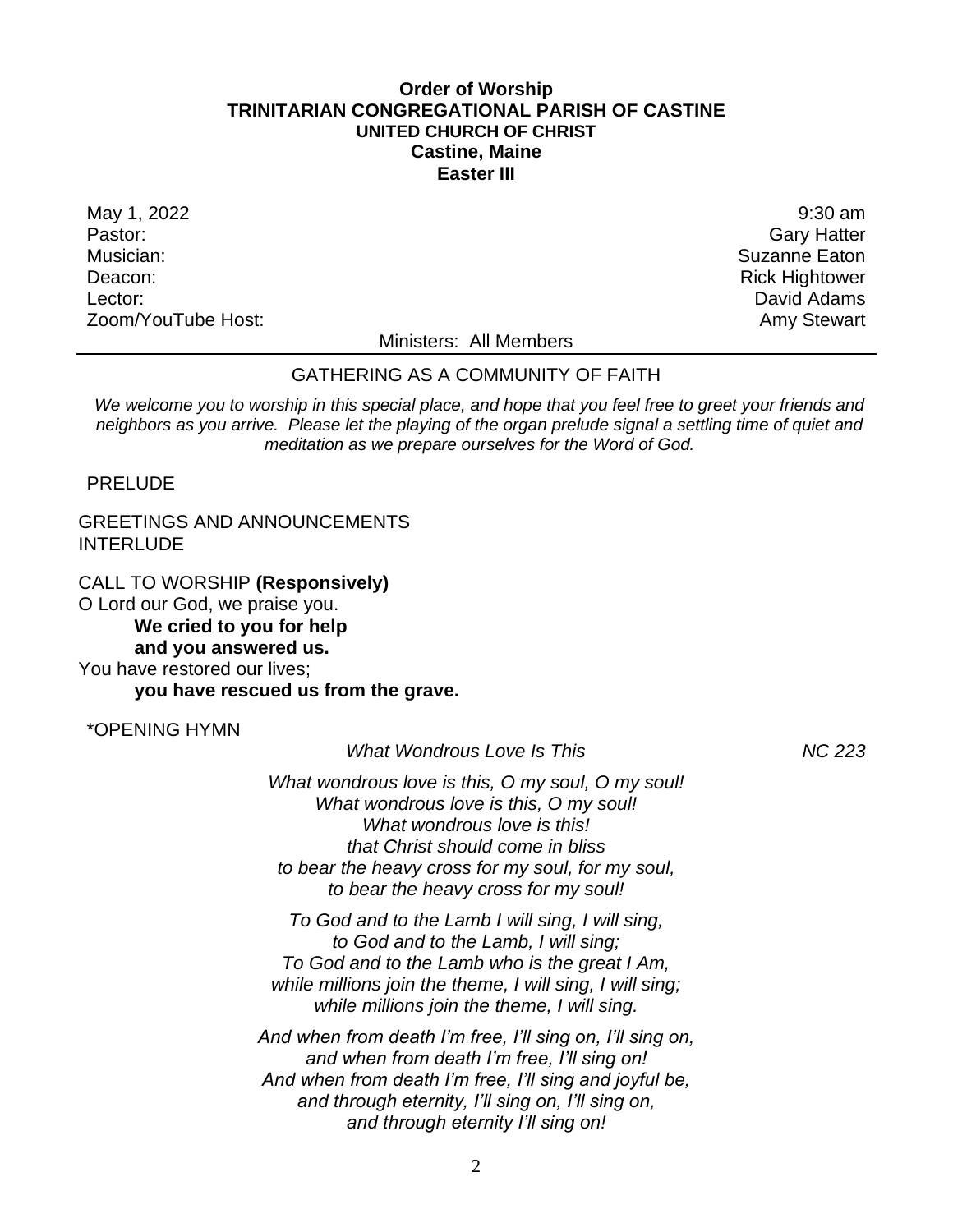# PRAYER OF INVOCATION **(Unison)**

**Living God, you meet us in unexpected places and surprise us with the abundance of your love. Feed us by your Word and fill us with your Spirit, so that we may follow you this day, and always; through Jesus Christ, your Son, our Savior. Amen.**

A TIME WITH ALL GOD'S CHILDREN

# PRAYER OF CONFESSION **(Unison)**

**Lord God, in the light of your glory we see the evil we have done, the suffering we have caused, the good we have refused, and the truth we have denied. Heal us of our sin, wash us in your mercy, and feed us with your grace, so that we may follow your way and tell the good news of the gospel.**

*A moment for silent prayer*

ASSURANCE OF PARDON

\*GLORIA PATRI **(Unison)** P 513

**Glory be to the Father, and to the Son, and to the Holy Ghost. As it was in the beginning, is now and ever shall be, world without end. Amen. Amen.**

# HEARING THE WORD

#### **Acts 9:1 - 6**

9Meanwhile Saul, still breathing threats and murder against the disciples of the Lord, went to the high priest <sup>2</sup>and asked him for letters to the synagogues at Damascus, so that if he found any who belonged to the Way, men or women, he might bring them bound to Jerusalem. <sup>3</sup>Now as he was going along and approaching Damascus, suddenly a light from heaven flashed around him. <sup>4</sup>He fell to the ground and heard a voice saying to him, "Saul, Saul, why do you persecute me?" <sup>5</sup>He asked, "Who are you, Lord?" The reply came, "I am Jesus, whom you are persecuting. <sup>6</sup>But get up and enter the city, and you will be told what you are to do."

# **Psalm 30**

<sup>1</sup>l will extol you, O Lord, for you have drawn me up,

**and did not let my foes rejoice over me.** 

<sup>2</sup>O Lord my God, I cried to you for help,

**and you have healed me.** 

<sup>3</sup>O Lord, you brought up my soul from Sheol,

**restored me to life from among those gone down to the Pit.** 

<sup>4</sup>Sing praises to the Lord, O you his faithful ones,

**and give thanks to his holy name.** 

<sup>5</sup>For his anger is but for a moment;

**his favor is for a lifetime.** 

Weeping may linger for the night, **but joy comes with the morning.** 

<sup>6</sup>As for me, I said in my prosperity,

**"I shall never be moved."** 

<sup>7</sup>By your favor, O Lord,

**you had established me as a strong mountain;** 

you hid your face;

**I was dismayed.**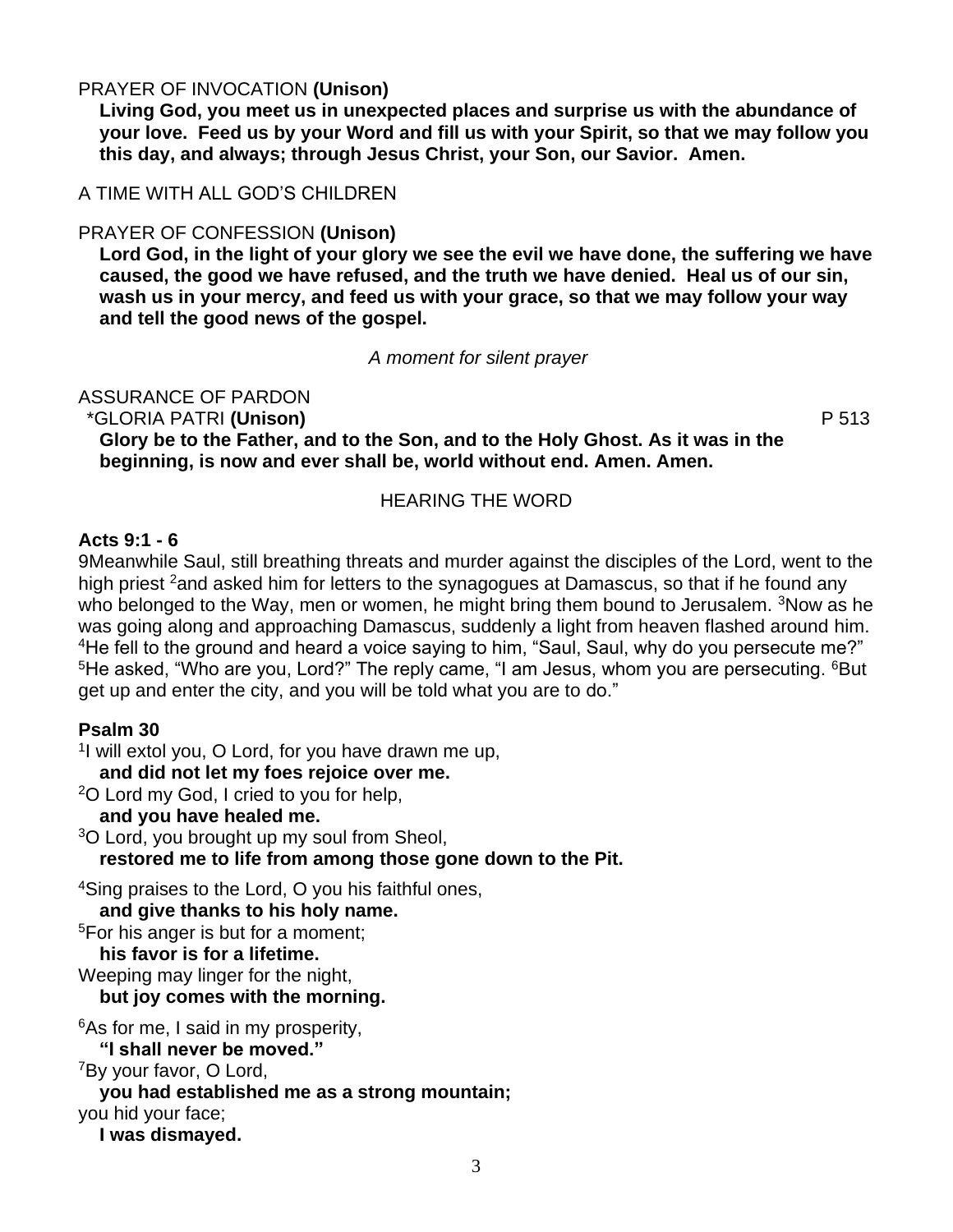<sup>8</sup>To you, O Lord, I cried, **and to the Lord I made supplication:**  9 "What profit is there in my death, **if I go down to the Pit?**  Will the dust praise you? **Will it tell of your faithfulness?**  <sup>10</sup>Hear, O Lord, and be gracious to me! **O Lord, be my helper!"**  <sup>11</sup>You have turned my mourning into dancing; **you have taken off my sackcloth** 

**and clothed me with joy,** 

 $12$ so that my soul may praise you and not be silent.

**O Lord my God, I will give thanks to you forever.**

# **Revelation 5:11 - 14**

<sup>11</sup>Then I looked, and I heard the voice of many angels surrounding the throne and the living creatures and the elders; they numbered myriads of myriads and thousands of thousands, <sup>12</sup>singing with full voice,

"Worthy is the Lamb that was slaughtered to receive power and wealth and wisdom and might and honor and glory and blessing!"

 $13$ Then I heard every creature in heaven and on earth and under the earth and in the sea, and all that is in them, singing,

"To the one seated on the throne and to the Lamb be blessing and honor and glory and might forever and ever!"

<sup>14</sup>And the four living creatures said, "Amen!" And the elders fell down and worshiped.

Congregational Response

*Breathe On Me. Breath of God* NC 292

*Breathe on me, Breath of God, fill me with life anew That I may love the way you love and do what you would do.*

# **John 21:1 - 19**

21After these things Jesus showed himself again to the disciples by the Sea of Tiberias; and he showed himself in this way. <sup>2</sup>Gathered there together were Simon Peter, Thomas called the Twin, Nathanael of Cana in Galilee, the sons of Zebedee, and two others of his disciples. <sup>3</sup>Simon Peter said to them, "I am going fishing." They said to him, "We will go with you." They went out and got into the boat, but that night they caught nothing. <sup>4</sup> Just after daybreak, Jesus stood on the beach; but the disciples did not know that it was Jesus. <sup>5</sup> Jesus said to them, "Children, you have no fish, have you?" They answered him, "No." <sup>6</sup>He said to them, "Cast the net to the right side of the boat, and you will find some." So they cast it, and now they were not able to haul it in because there were so many fish. <sup>7</sup>That disciple whom Jesus loved said to Peter, "It is the Lord!" When Simon Peter heard that it was the Lord, he put on some clothes, for he was naked, and jumped into the sea. <sup>8</sup>But the other disciples came in the boat, dragging the net full of fish, for they were not far from the land, only about a hundred yards off. <sup>9</sup>When they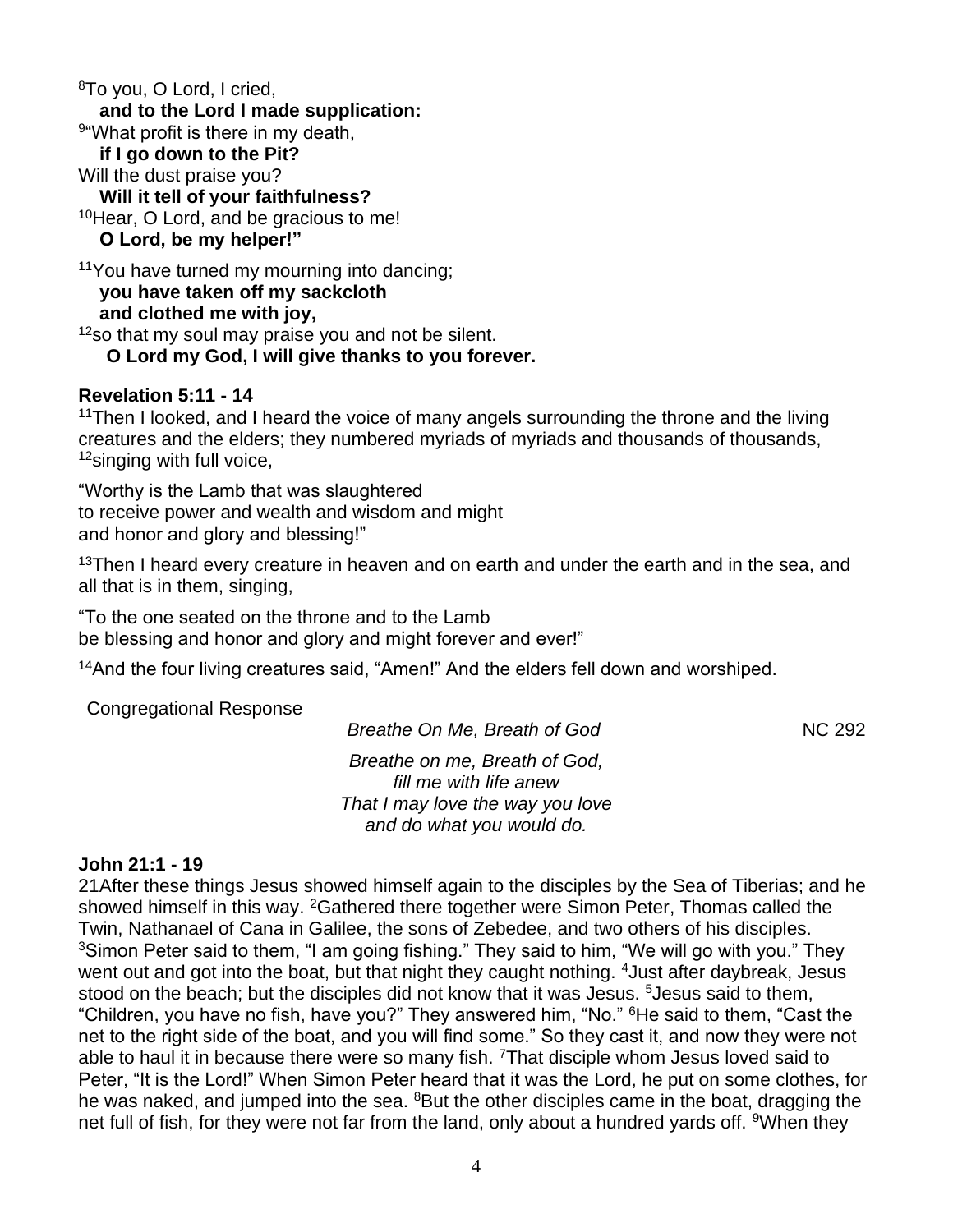had gone ashore, they saw a charcoal fire there, with fish on it, and bread.  $10$  Jesus said to them, "Bring some of the fish that you have just caught." <sup>11</sup>So Simon Peter went aboard and hauled the net ashore, full of large fish, a hundred fifty-three of them; and though there were so many, the net was not torn. <sup>12</sup>Jesus said to them, "Come and have breakfast." Now none of the disciples dared to ask him, "Who are you?" because they knew it was the Lord. <sup>13</sup>Jesus came and took the bread and gave it to them, and did the same with the fish. <sup>14</sup>This was now the third time that Jesus appeared to the disciples after he was raised from the dead.

<sup>15</sup>When they had finished breakfast, Jesus said to Simon Peter, "Simon son of John, do you love me more than these?" He said to him, "Yes, Lord; you know that I love you." Jesus said to him, "Feed my lambs." <sup>16</sup>A second time he said to him, "Simon son of John, do you love me?" He said to him, "Yes, Lord; you know that I love you." Jesus said to him, "Tend my sheep." <sup>17</sup>He said to him the third time, "Simon son of John, do you love me?" Peter felt hurt because he said to him the third time, "Do you love me?" And he said to him, "Lord, you know everything; you know that I love you." Jesus said to him, "Feed my sheep. <sup>18</sup>Very truly, I tell you, when you were younger, you used to fasten your own belt and to go wherever you wished. But when you grow old, you will stretch out your hands, and someone else will fasten a belt around you and take you where you do not wish to go." <sup>19</sup>(He said this to indicate the kind of death by which he would glorify God.) After this he said to him, "Follow me."

# THE CHURCH AT PRAYER

Celebrations & Concerns Pastoral Prayer Lord's Prayer **(Unison)**

**Our Father, who art in heaven, hallowed be thy name. Thy kingdom come; Thy will be done, on earth as it is in heaven. Give us this day our daily bread, and forgive us our trespasses as we forgive those who trespass against us. And lead us not into temptation, but deliver us from evil. For Thine is the kingdom, and the power, and the glory forever. Amen.**

# THE OFFERING OF OUR GIFTS

INVITATION TO OFFERING **Offertory** 

\*Doxology **(Unison)** P 515

**Praise God from whom all blessings flow; Praise God, all creatures here below; Praise God above, you heavenly host: Praise Father, Son, and Holy Ghost. Amen.**

#### \*Prayer of Dedication **(Unison)**

**Worthy are you, O God, to receive power and wealth and wisdom and might and honor and glory and blessing. Receive these gifts of thanksgiving and praise and use them for your glory and the good of your people. In the name of Jesus Christ, the Lamb. Amen.**

SERMON *Of Loves & Lambs* Pastor Gary Hatter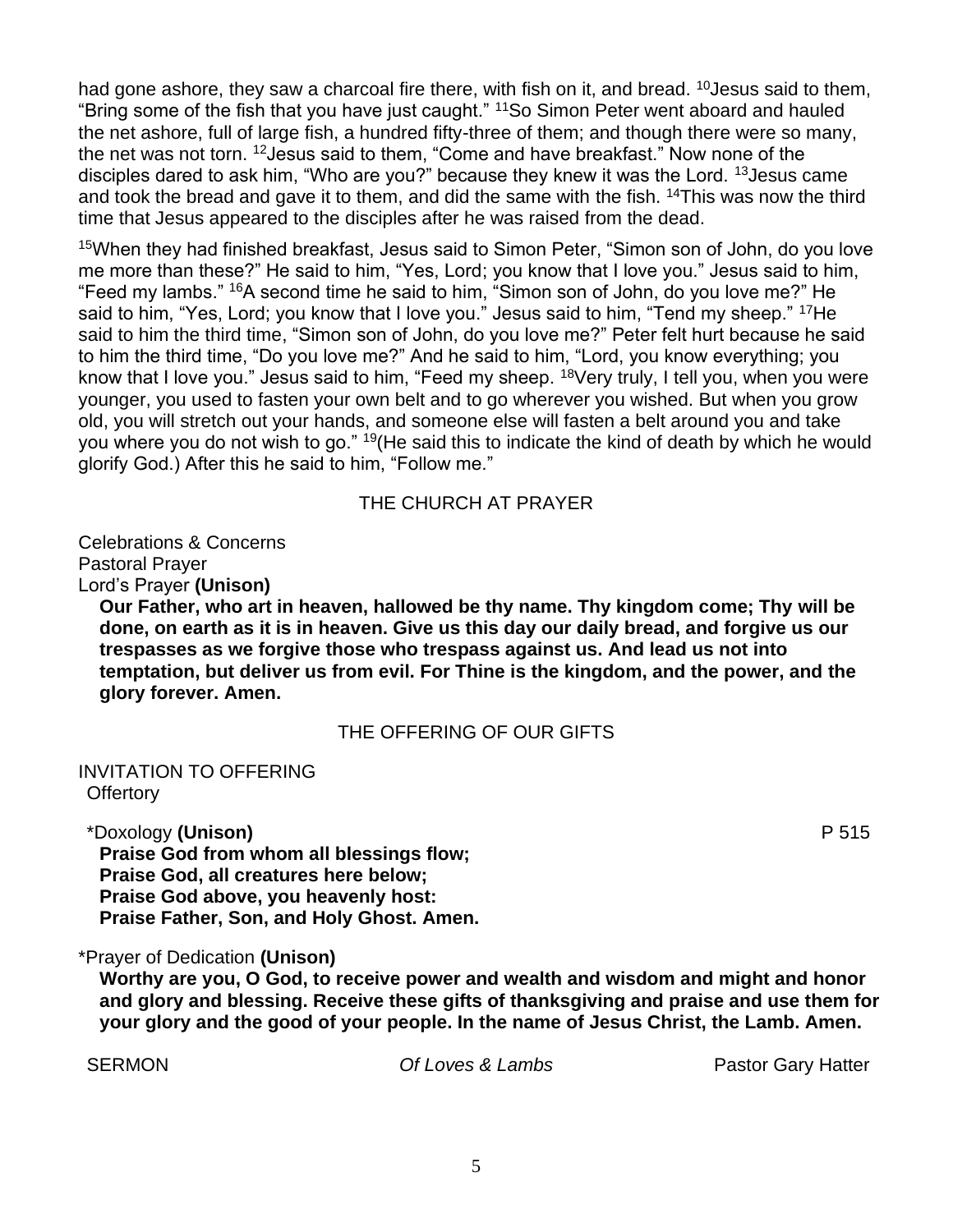#### 6

#### \*HYMN

*Listen to your Savior call, "Do you love me most of all?" Jesus speaks, and speaks to you: "Love me as I first loved you."*

*"I delivered you when bound, And, when bleeding, healed your wound. Sought you wandering, set you right, For your pathway gave you light."*

*"Mine is an unchanging love, Higher than the heights above, Deeper than the depths beneath, Free and faithful, strong as death."*

*O my Savior, hear my need; Though my love is faint indeed, Still I love you and adore – Oh, for grace to love you more!*

#### SERVICE OF HOLY COMMUNION

INVITATION **CONSECRATION** OFFERING OF THE BREAD AND CUP PRAYER OF THANKSGIVING

#### GOING FORTH INTO THE WORLD

#### \*CLOSING HYMN

*Unite and join your cheerful songs, with angels 'round the throne; Ten thousand thousand are their tongues, yet all their joys are one.*

*This is the way the church should strive, in harmony below; As members of one body live, one Sovereign shall you know.*

\*BENEDICTION

\*TRIBUTE

*Eternal Father, Strong to Save* **P** 429

*Eternal Father, strong to save, Whose arm doth bind the restless wave, Who bidd'st the mighty ocean deep Its own appointed limits keep, O hear us when we cry to thee, For those in peril on the sea.*

#### **POSTLUDE**

#### **Notes:**

*(NC) New Century Hymnal (black); (P) Pilgrim Hymnal (blue)*

Certain prayers and responses in this bulletin have been adapted and reprinted by permission of Westminster John Knox Press from *Feasting on the Word© Worship Companion*. Copyright 2014.

Hymn Text from: The Pilgrim Hymnal, The Pilgrim Press, Cleveland, Ohio © 1986. Used by permission. Hymn Text from: The New Century Hymnal, The Pilgrim Press, Cleveland, Ohio © 1995 Used by permission

*Worthy the Lamb, the angels say, to be exalted thus; Amen, amen the saints reply, the Lamb was slain for us.*

*Assist us, all above the sky, on earth and on the seas; Unite and raise God's honors high, in hymns of endless praise.*

Listen to Your Savior Call **NAC 250** 

*Unite and Join Your Cheerful Songs* NC 617